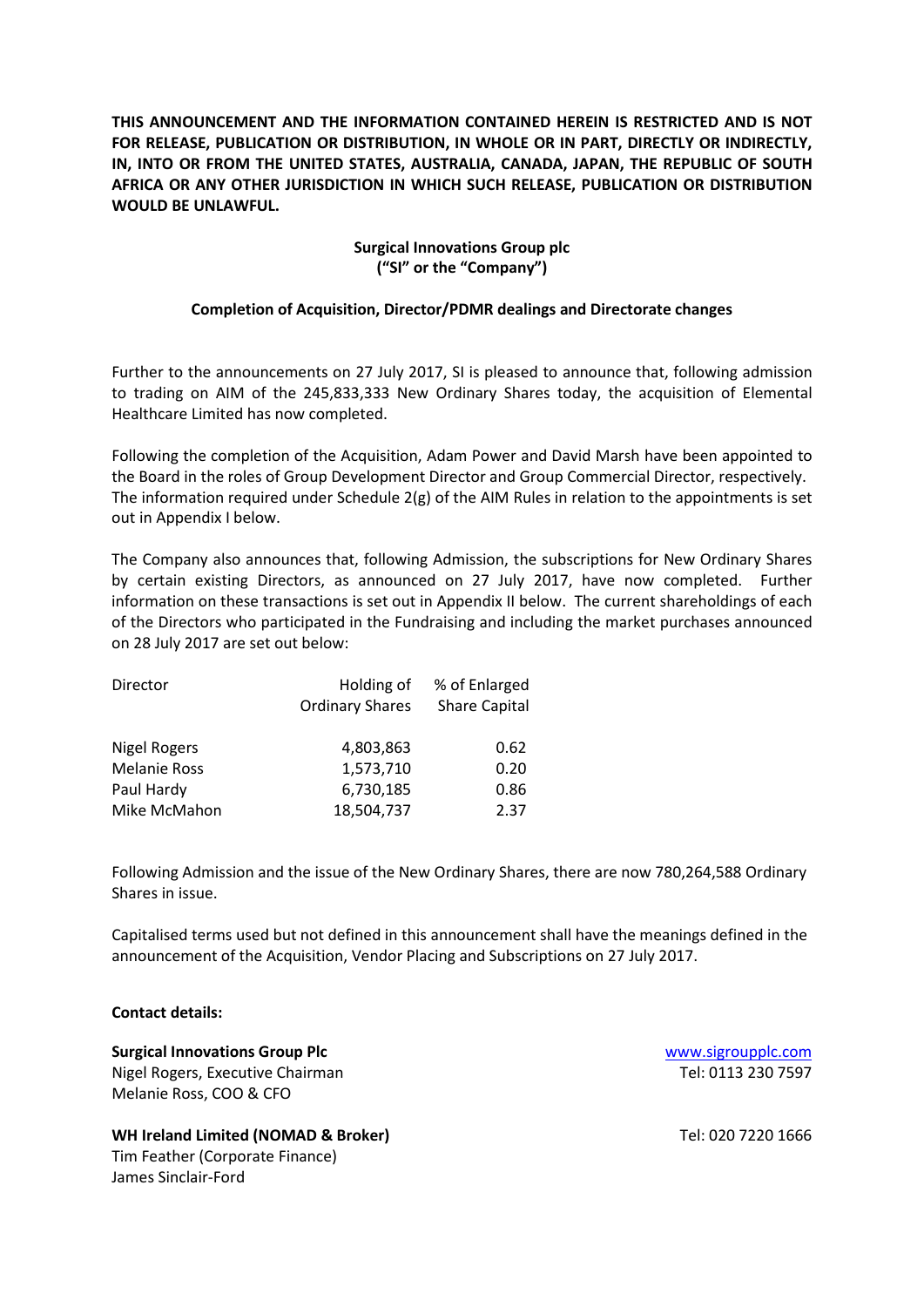**Walbrook PR (Financial PR & Investor Relations)** Paul McManus Mob: 07980 541893 Lianne Cawthorne **Mobissim Cawthorne** Mobissim Mobissim Mobissim Mobissim Mobissim Mobissim Mobissim Mobissim Mob

#### **APPENDIX I**

Adam Power, aged 53, is a director of Elemental Healthcare Limited.

Following Admission, Adam Power, together with his wife, Alison Power, holds 27,812,500 Ordinary Shares, representing 3.56% of the enlarged share capital. In addition, Adam Power and Alison Power are interested in 3,437,500 Ordinary Shares, representing 0.44% of the enlarged share capital, as trustees of the Power Discretionary Trust.

David John Marsh, aged 52, is a director of Elemental Healthcare Limited and, within the last five years, was also a director of Alesi Surgical Limited.

Following Admission, David Marsh, together with his wife, Mary-Jane Marsh, holds 31,250,000 Ordinary Shares, representing 4.01% of the enlarged share capital.

In addition, Adam Power and David Marsh hold 1,000,000 options to acquire Ordinary Shares. The options were issued in January 2013 and are exercisable between January 2018 and January 2023 at a price of 6.88p per Ordinary Share.

There are no further disclosures required under Schedule 2(g) of the AIM Rules

#### **APPENDIX II**

| $\mathbf{1}$   | Details of the person discharging managerial responsibilities/person closely associated                                                                                                              |                                                    |  |
|----------------|------------------------------------------------------------------------------------------------------------------------------------------------------------------------------------------------------|----------------------------------------------------|--|
| a)             | <b>Name</b>                                                                                                                                                                                          | <b>Nigel Rogers</b>                                |  |
| $\overline{2}$ | <b>Reason for the notification</b>                                                                                                                                                                   |                                                    |  |
| a)             | Position/status                                                                                                                                                                                      | Executive Chairman, Surgical Innovations Group plc |  |
| b)             | Initial notification/ Amendment                                                                                                                                                                      | Initial Notification                               |  |
| 3              | Details of the issuer, emission allowance market participant, auction platform,<br>auctioneer or auction monitor                                                                                     |                                                    |  |
| a)             | <b>Name</b>                                                                                                                                                                                          | Surgical Innovations Group plc                     |  |
| b)             | LEI                                                                                                                                                                                                  | 2138004GHGUH3HUZE156                               |  |
| 4              | Details of the transaction(s): section to be repeated for (i) each type of instrument; (ii) each type<br>of transaction; (iii) each date; and (iv) each place where transactions have been conducted |                                                    |  |
| a)             | Description of the financial<br>instrument, type of instrument                                                                                                                                       | Ordinary shares of 1p                              |  |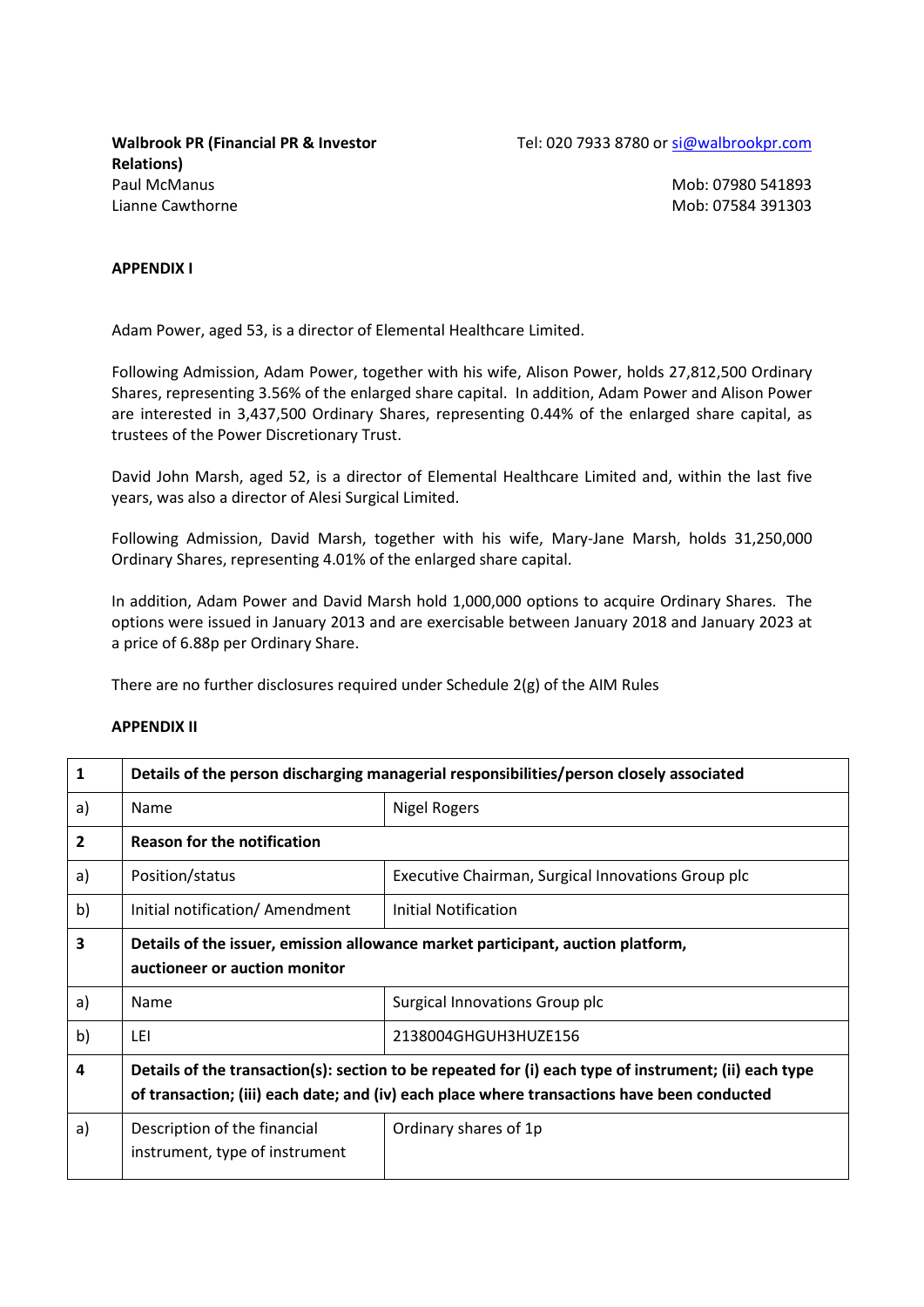|    | Identification code        | GB0004016704                |           |
|----|----------------------------|-----------------------------|-----------|
| b) | Nature of the transactions | Purchase of Ordinary Shares |           |
| c) | Price(s) and volume(s)     | Price(s)                    | Volume(s) |
|    |                            | 3p                          | 710,385   |
|    |                            |                             |           |
| d) | Aggregated information     |                             |           |
|    | Aggregated volume          | 710,385                     |           |
|    | Price                      | £21,311.55                  |           |
| e) | Date of the transaction    | 1 August 2017               |           |
| f) | Place of the transaction   | London Stock Exchange, AIM  |           |

| $\mathbf{1}$   | Details of the person discharging managerial responsibilities/person closely associated                                                                                                              |                                           |           |  |
|----------------|------------------------------------------------------------------------------------------------------------------------------------------------------------------------------------------------------|-------------------------------------------|-----------|--|
| a)             | Name                                                                                                                                                                                                 | <b>Melanie Ross</b>                       |           |  |
| $\overline{2}$ | <b>Reason for the notification</b>                                                                                                                                                                   |                                           |           |  |
| a)             | Position/status                                                                                                                                                                                      | COO & CFO, Surgical Innovations Group plc |           |  |
| b)             | Initial notification/ Amendment                                                                                                                                                                      | <b>Initial Notification</b>               |           |  |
| 3              | Details of the issuer, emission allowance market participant, auction platform,<br>auctioneer or auction monitor                                                                                     |                                           |           |  |
| a)             | Name                                                                                                                                                                                                 | Surgical Innovations Group plc            |           |  |
| b)             | LEI                                                                                                                                                                                                  | 2138004GHGUH3HUZE156                      |           |  |
| 4              | Details of the transaction(s): section to be repeated for (i) each type of instrument; (ii) each type<br>of transaction; (iii) each date; and (iv) each place where transactions have been conducted |                                           |           |  |
| a)             | Description of the financial<br>instrument, type of instrument                                                                                                                                       | Ordinary shares of 1p                     |           |  |
|                | <b>Identification code</b>                                                                                                                                                                           | GB0004016704                              |           |  |
| b)             | Nature of the transactions                                                                                                                                                                           | Purchase of Ordinary Shares               |           |  |
| c)             | Price(s) and volume(s)                                                                                                                                                                               | Price(s)                                  | Volume(s) |  |
|                |                                                                                                                                                                                                      | 3p                                        | 333,333   |  |
| d)             | Aggregated information                                                                                                                                                                               |                                           |           |  |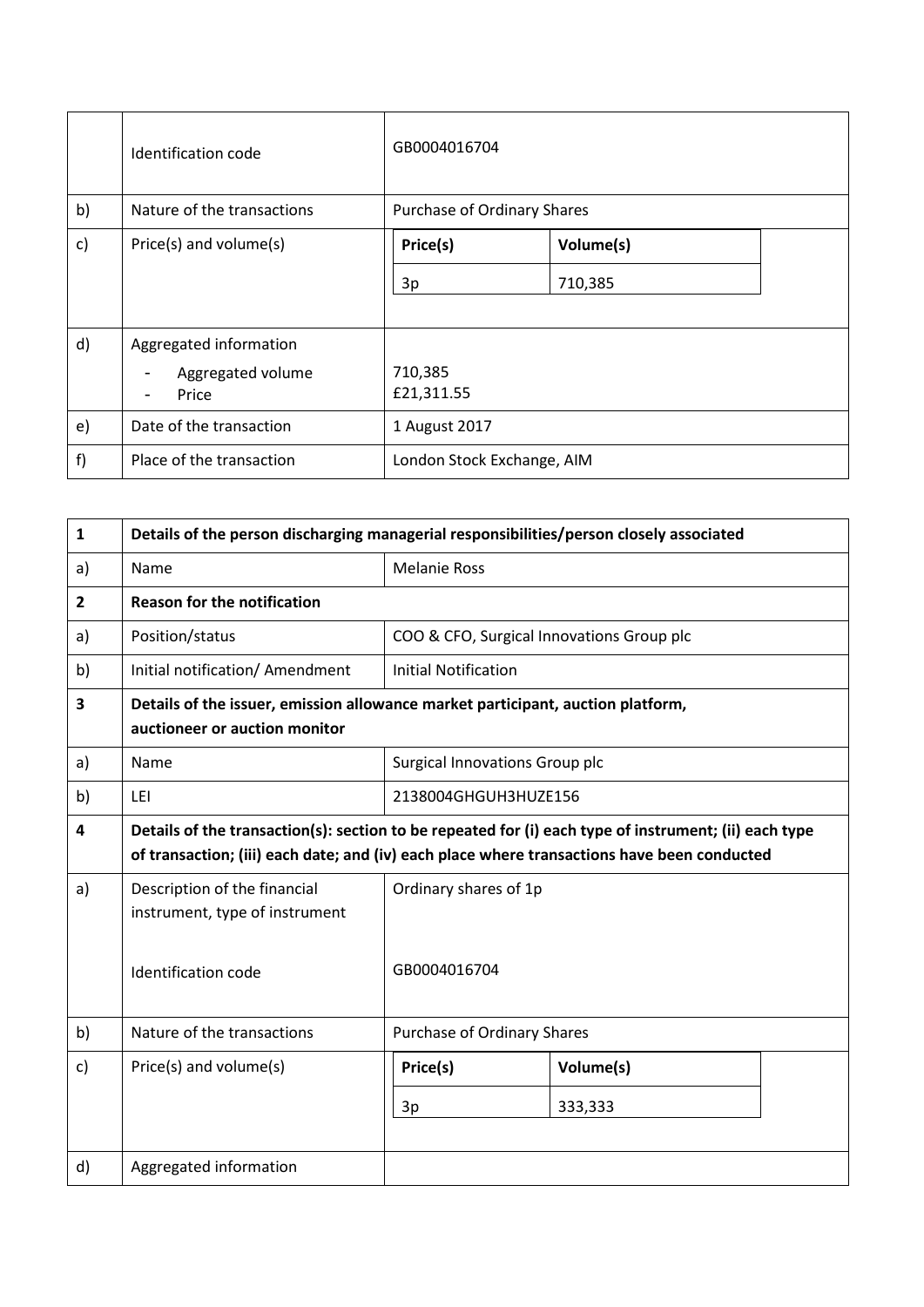|    | Aggregated volume<br>Price | 333,333<br>£9,999.99       |
|----|----------------------------|----------------------------|
| e) | Date of the transaction    | 1 August 2017              |
|    | Place of the transaction   | London Stock Exchange, AIM |

| $\mathbf{1}$   | Details of the person discharging managerial responsibilities/person closely associated                                                                                                              |                                       |                                                        |  |  |
|----------------|------------------------------------------------------------------------------------------------------------------------------------------------------------------------------------------------------|---------------------------------------|--------------------------------------------------------|--|--|
| a)             | Name                                                                                                                                                                                                 | Paul Hardy                            |                                                        |  |  |
| $\overline{2}$ | <b>Reason for the notification</b>                                                                                                                                                                   |                                       |                                                        |  |  |
| a)             | Position/status                                                                                                                                                                                      |                                       | Non-Executive Director, Surgical Innovations Group plc |  |  |
| b)             | Initial notification/ Amendment                                                                                                                                                                      | <b>Initial Notification</b>           |                                                        |  |  |
| 3              | Details of the issuer, emission allowance market participant, auction platform,<br>auctioneer or auction monitor                                                                                     |                                       |                                                        |  |  |
| a)             | Name                                                                                                                                                                                                 |                                       | Surgical Innovations Group plc                         |  |  |
| b)             | LEI                                                                                                                                                                                                  |                                       | 2138004GHGUH3HUZE156                                   |  |  |
| 4              | Details of the transaction(s): section to be repeated for (i) each type of instrument; (ii) each type<br>of transaction; (iii) each date; and (iv) each place where transactions have been conducted |                                       |                                                        |  |  |
| a)             | Description of the financial<br>instrument, type of instrument<br>Identification code                                                                                                                | Ordinary shares of 1p<br>GB0004016704 |                                                        |  |  |
|                |                                                                                                                                                                                                      |                                       |                                                        |  |  |
| b)             | Nature of the transactions                                                                                                                                                                           |                                       | <b>Purchase of Ordinary Shares</b>                     |  |  |
| c)             | Price(s) and volume(s)                                                                                                                                                                               | Price(s)                              | Volume(s)                                              |  |  |
|                |                                                                                                                                                                                                      | 3p                                    | 1,538,990                                              |  |  |
| d)             | Aggregated information                                                                                                                                                                               |                                       |                                                        |  |  |
|                | Aggregated volume<br>Price                                                                                                                                                                           | 1,538,990<br>£46,169.70               |                                                        |  |  |
| e)             | Date of the transaction                                                                                                                                                                              | 1 August 2017                         |                                                        |  |  |
| f              | Place of the transaction                                                                                                                                                                             | London Stock Exchange, AIM            |                                                        |  |  |

|    | Details of the person discharging managerial responsibilities/person closely associated |  |  |
|----|-----------------------------------------------------------------------------------------|--|--|
| a) | Michael McMahon<br>Name                                                                 |  |  |
|    | <b>Reason for the notification</b>                                                      |  |  |